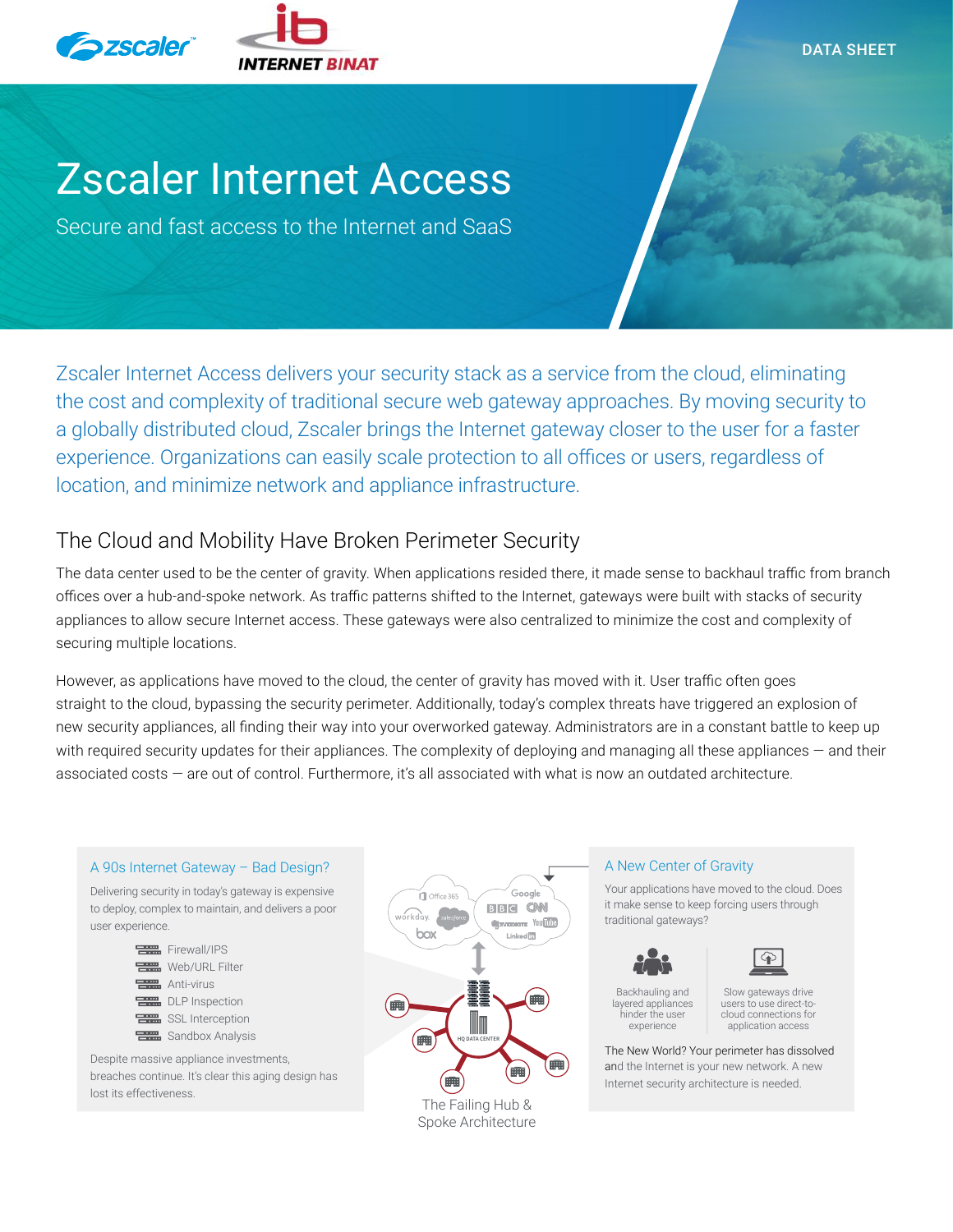

#### Zscaler Internet Access

Zscaler Internet Access is a secure Internet and web gateway delivered as a service from the cloud. Think of it as a secure Internet onramp — all you do is make Zscaler your next hop to the Internet. For offices, simply set up a router tunnel (GRE or IPsec) to the closest Zscaler data center. For mobile employees, you can forward traffic via our lightweight Zscaler App or PAC file. No matter where users connect — a coffee shop in Milan, a hotel in Hong Kong, or the office — they get identical protection.

Zscaler Internet Access sits between your users and the Internet, inspecting every byte of traffic inline across multiple security techniques, even within SSL. You get full protection from web and Internet threats. And with a cloud platform that supports Cloud Firewall, IPS, Sandboxing, DLP, CASB and Browser Isolation, you can start with the services you need today and activate others as your needs grow.



All these capabilities are delivered from the Zscaler global, multi-tenant cloud security platform, which processes more than 100B+ requests/day at peak periods. With over 100 patents, the Zscaler platform has been architected from the ground up as a truly distributed, multi-tenant cloud with enterprise performance and scale.

### What Sets Zscaler Apart?





#### **40+ INDUSTRY THREAT FEEDS**

Find and stop more threats with a platform that consumes over 60 third-party threat feeds across open source, commercial, and private sources.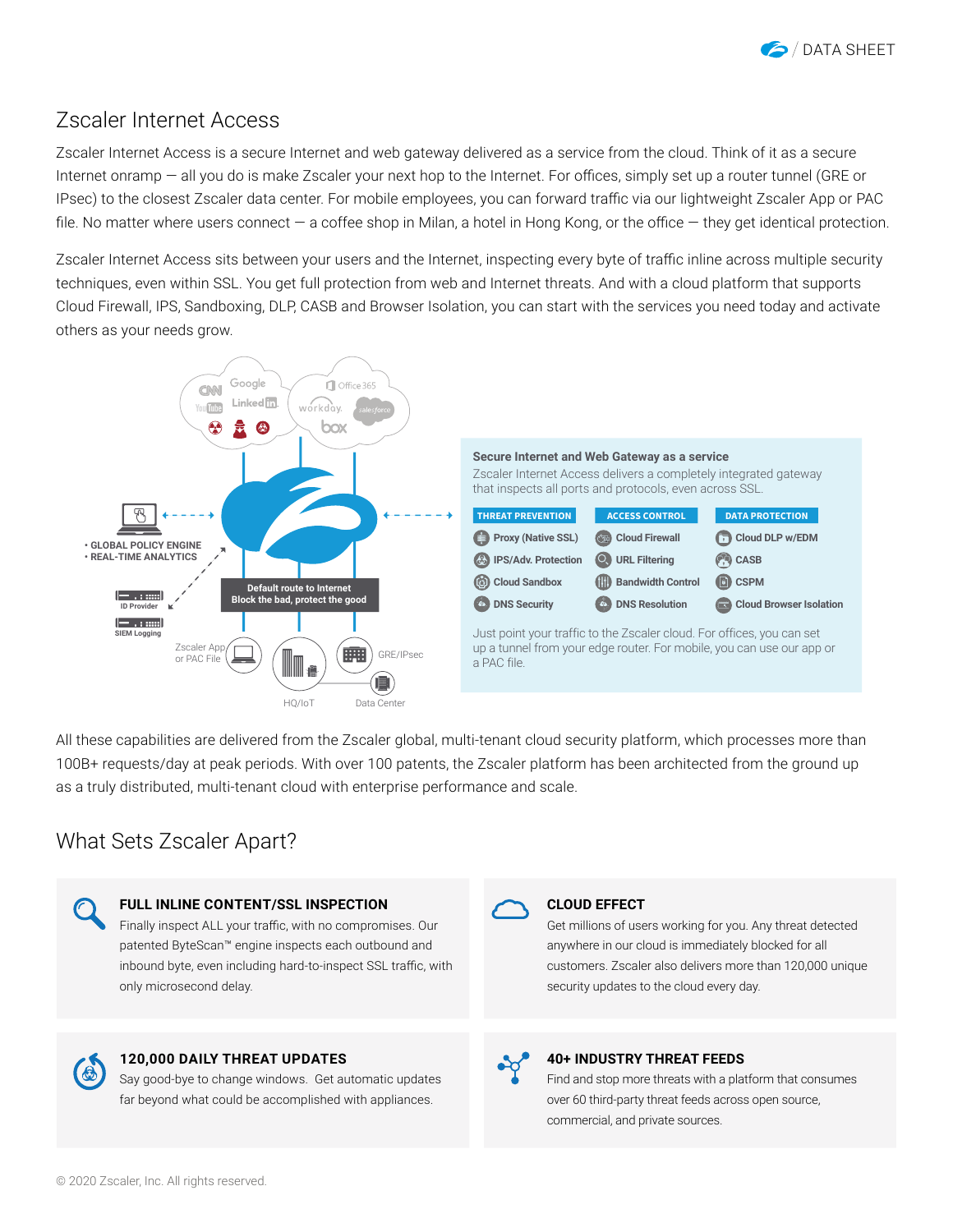

# Zscaler Internet Access

Integrated functionality to eliminate point products



Globally distributed security cloud – Powered by patented technologies

#### **SSMA™**

All security engines fire with each content scan; only microsecond delay

#### **ByteScan™**

Each outbound and inbound byte scanned; native SSL scanning

#### **PageRisk™**

Risk of each web page element computed dynamically

#### **NanoLog™**

50:1 compression of logs with real-time global log consolidation

#### **PolicyNow™**

Policies follow the user for the same on-net, off-net protection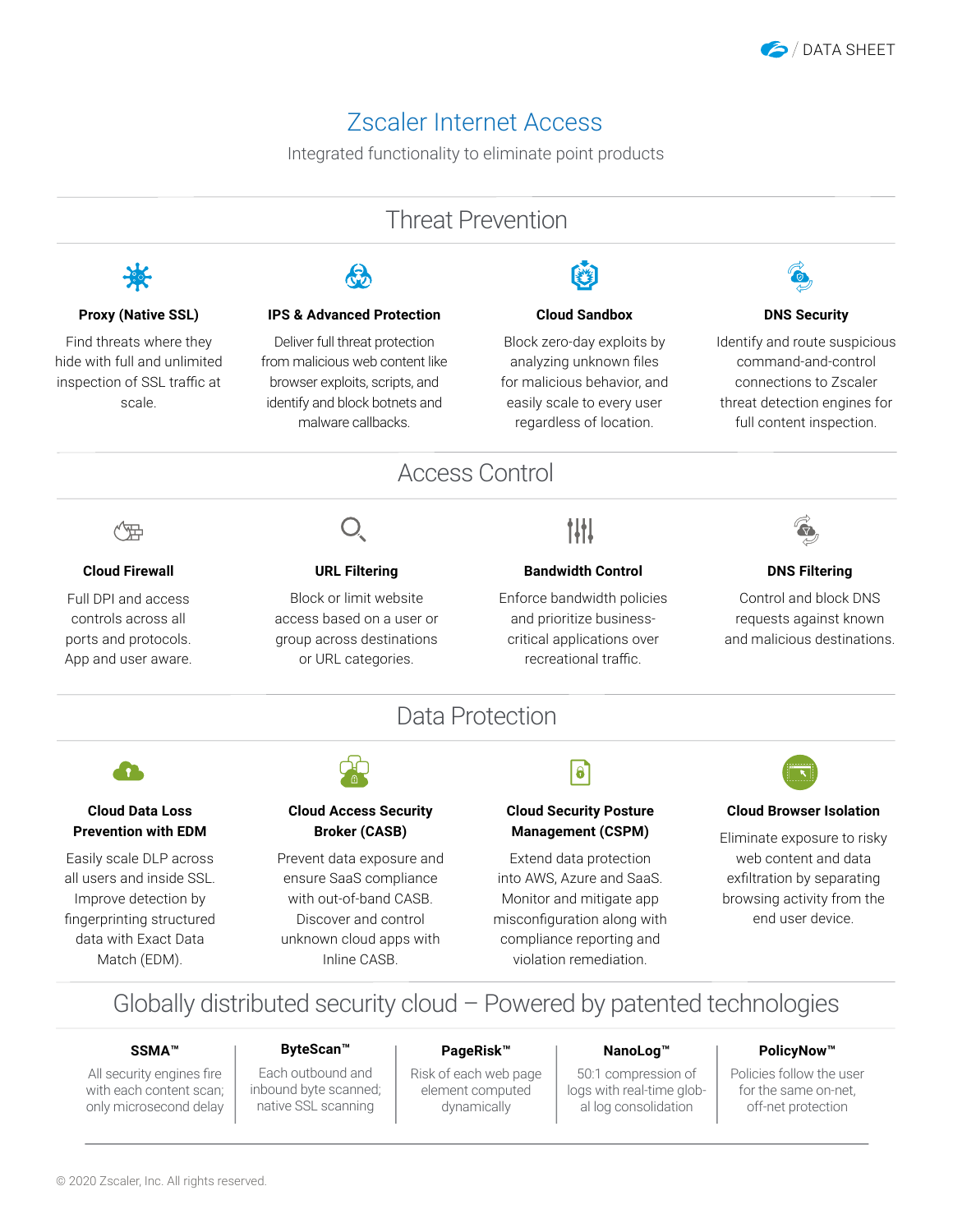

# Real-time Visibility, Analytics, and Reporting

Zscaler makes threat investigation seamless and immediate. Within seconds you can drill down to a per-user overview to understand events and correlate threats. Isolate botnet-compromised devices with a few clicks, or leverage application visibility to validate if and where non-IT–compliant apps are used.



**Go from global visibility to actionable intelligence in seconds.** *If you can't understand what your alerts are trying to tell you, what's the point? The Zscaler admin portal helps you easily drill down to find and stop botnets, malware and zero-days with a few simple clicks.*

### Master Data Compliance

Zscaler was purpose built with compliance and enterprise scale in mind. Customers can maintain true data residency compliance with their alert log data. Logs always remain in memory and are written to disk only within the customer-specified location. You can easily meet regulatory requirements based on the country in which your data needs to reside.

For compliance mandates on local log archival, Zscaler Nanolog™ Streaming Service (NSS) allows you to transmit your logs to your SIEM in real time for external logging or advanced threat correlation. You can even fine-tune threat feeds to receive particular data in order to accommodate SIEM Events Per Second (EPS) restrictions.

## Zscaler applied immediate value during the proof-of-concept when we identified botnet infected machines. We've easily seen a 60% drop in malware related tickets after rolling out Zscaler. **"** "

**— Seth McCallister** Head of Global Information Security, Beam Suntory

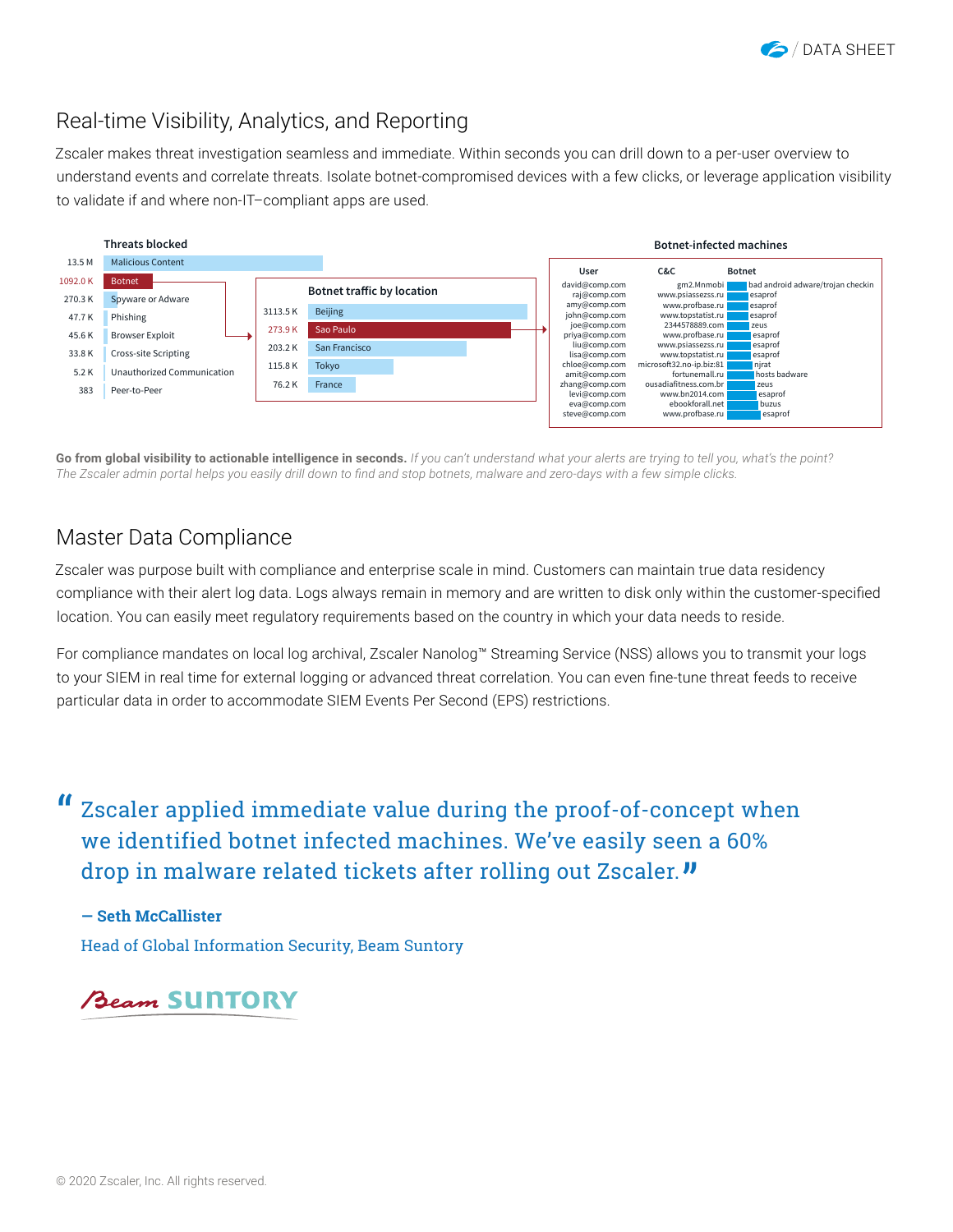## Zscaler Internet Access Bundles

Complete Internet and web security in convenient subscription bundles or a-la-carte:



| ZSCALER INTERNET ACCESS SERVICE                                                                                                                                            | PROFESSIONAL | <b>BUSINESS</b> | <b>TRANSFORMATION</b> |
|----------------------------------------------------------------------------------------------------------------------------------------------------------------------------|--------------|-----------------|-----------------------|
| CLOUD SECURITY PLATFORM                                                                                                                                                    |              |                 |                       |
| <b>Data Centers</b><br>Global access, high availability, with latency SLAs                                                                                                 |              |                 |                       |
| <b>Traffic Forwarding</b><br>GRE tunnel, IPsec, proxy chaining, PAC file, or Mobile Zscaler App                                                                            |              |                 |                       |
| <b>Authentication</b><br>SAML, secure LDAP, Kerberos, hosted                                                                                                               |              |                 |                       |
| <b>Real-Time Cloud Security Updates</b><br>Receive full cloud threat sharing (cloud effect), unique security updates<br>(over 120,000/day) and 60+ security feeds          |              |                 |                       |
| <b>Real-Time Reporting and Logging</b><br>Report on web transactions anywhere in seconds. Select geography of choice for all log<br>storage (US or EU).                    |              |                 |                       |
| <b>SSL Inspection</b><br>Full inline threat inspection of all SSL traffic with SLA. Granular policy control for content<br>exclusion                                       | Add-on       |                 |                       |
| Nanolog <sup>™</sup> Streaming Service<br>Transmit logs from all users and locations to an on-premise SIEM in real time                                                    | Add-on       |                 |                       |
| <b>CLOUD SECURITY SERVICES</b>                                                                                                                                             |              |                 |                       |
| <b>URL and Content Filtering</b><br>Granular policy by user, group, location, time, and quota; dynamic content<br>classification for unknown URLs and Safe Search          |              |                 |                       |
| <b>File Type Control</b><br>True file type control by user, location, and destination                                                                                      |              |                 |                       |
| <b>Inline Antivirus &amp; Antispyware</b><br>Signature based antimalware and full inbound/outbound file inspection                                                         |              |                 |                       |
| <b>Reputation-Based Threat Protection</b><br>Stop known botnets, command-and-control communications, and phishing                                                          |              |                 |                       |
| <b>Standard Cloud Firewall</b><br>Granular outbound rules by IP address, port, and protocol (5-tuple rules)                                                                |              |                 |                       |
| <b>Advanced Cloud Firewall</b><br>Full outbound next-gen cloud firewall with Cloud IPS for all ports and<br>protocols; full logging and reporting                          | Add-on       | Add-on          |                       |
| <b>Bandwidth Control</b>                                                                                                                                                   |              |                 |                       |
| Ensure business apps like Office 365 are prioritized over recreational traffic                                                                                             | Add-on       |                 |                       |
| <b>Standard Cloud Sandbox</b><br>Zero-day protection for .exe and .dll files from unknown and suspicious sites                                                             |              |                 |                       |
| <b>Advanced Cloud Sandbox</b><br>Zero-day protection for all file types from all sites; ability to hold file delivery<br>until confirmed sandbox clean; advanced reporting | Add-on       | Add-on          |                       |
| <b>Advanced Threat Protection</b><br>PageRisk and web IPS for content analysis of malware, callbacks, cross-site scripting,<br>cookie stealing, and anonymizers            | Add-on       |                 |                       |
| <b>Cloud Application Visibility &amp; Control</b><br>Discover, monitor, and control access to web applications                                                             | Add-on       |                 |                       |
| <b>Out of band CASB</b><br>Prevent Data exposure and ensure SaaS app compliance                                                                                            | Add-on       | Add-on          | Add-on                |
| <b>Cloud Data Loss Prevention &amp; Exact Data Match</b><br>Inline scanning to prevent confidential data leaving the organization                                          | Add-on       | Add-on          | Add-on                |
| <b>Cloud Browser Isolation</b><br>Eliminate the risk of active web content and prevent data loss                                                                           | Add-on       | Add-on          | Add-on                |
| <b>Cloud Security Posture Management</b><br>Identifies and remediate application misconfigurations in SaaS, IaaS, and PaaS                                                 | Add-on       | Add-on          | Add-on                |
| <b>Mobile Application Reporting &amp; Control</b><br>Visibility, granular policy control, and threat protection for mobile devices on or off the<br>corporate network      |              |                 |                       |
| <b>Web Access Control</b><br>Ensure outdated versions of browsers and plugins are compliant                                                                                | Add-on       |                 |                       |
| <b>Enterprise License</b>                                                                                                                                                  |              |                 |                       |

An Enterprise License Agreement bundle, all available add-on services (excluding Browser Isolation and CSPM), ZPA Browser access and premium support, is available for customers with 10,000+ seats